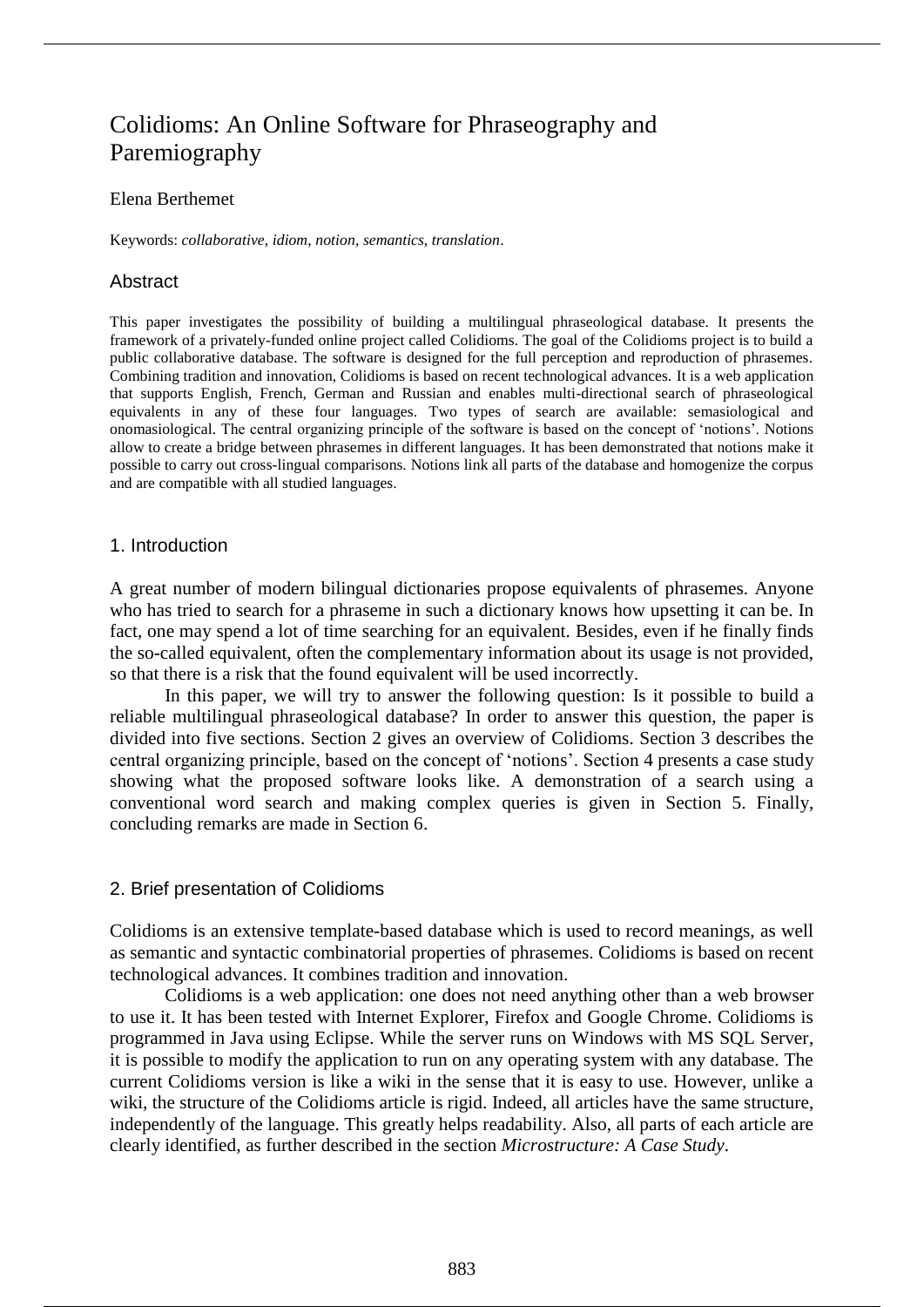The technologies used in Colidioms allow an unlimited number of lemmas. These technologies have already been used in another project with a database of over 100 million entries, which still exhibits a very fast behaviour. Every time an expression is modified, Colidioms updates it while keeping the original version. This makes it possible to compare all versions and revert to the previous one, if needed.

Colidioms supports English, French, German and Russian and enables multidirectional search of phraseological equivalents in any of these four languages. When Colidioms moves out of prototype phase, we will gradually start adding other languages to it, such as Arabic, Chinese, Italian or Japanese. As of today, however, it contains very few entries and still needs improvements, such as modifications to make it more user-friendly.

#### 3. Central organizing principle, based on the concept of 'notions'

This study is based on the practical results of the author's PhD thesis 'Compared Lexicology of Phraseological Units (Zoomorphisms in French, English, German and Russian)'. Our objective is to achieve coherence of the database, as we want to put all phrasemes into a single space we need a method applicable to each phraseme of each language. Definitions are written in different languages and images differ from one language to another. Even if two phrasemes mean approximately the same thing and if they have the similar images, a computer is not able to automatically find the link between two phrasemes from different languages. Thus, we need to create a bridge between expressions in different languages. In order to link all parts of phraseme's patchwork, we use 'notions'.

Every entry in Colidioms is associated with several ideas called notions in the scope of the present work. For example, the English proverb *Dogs bark, but the caravan goes on* is associated with basic words *attack, critique, debate, jealousy* and *remark*. Namely, these basic words, or notions, belong to the domain of human behaviour, which describe physical, mental, and social activity of human beings*.* Notions in Colidioms are similar to descriptors in a thesaurus. The following two dictionaries have a similar structure: Baranov et al. (2007) and Urdang (1998).

To automate the search, notions are written in English. It would be time-consuming to write notions for each individual phraseme. For this reason, tagging process is partially automated. While definitions are written manually, we use templates which are an automating part of the annotation. The lexicographer can choose an existing notion or add a new one.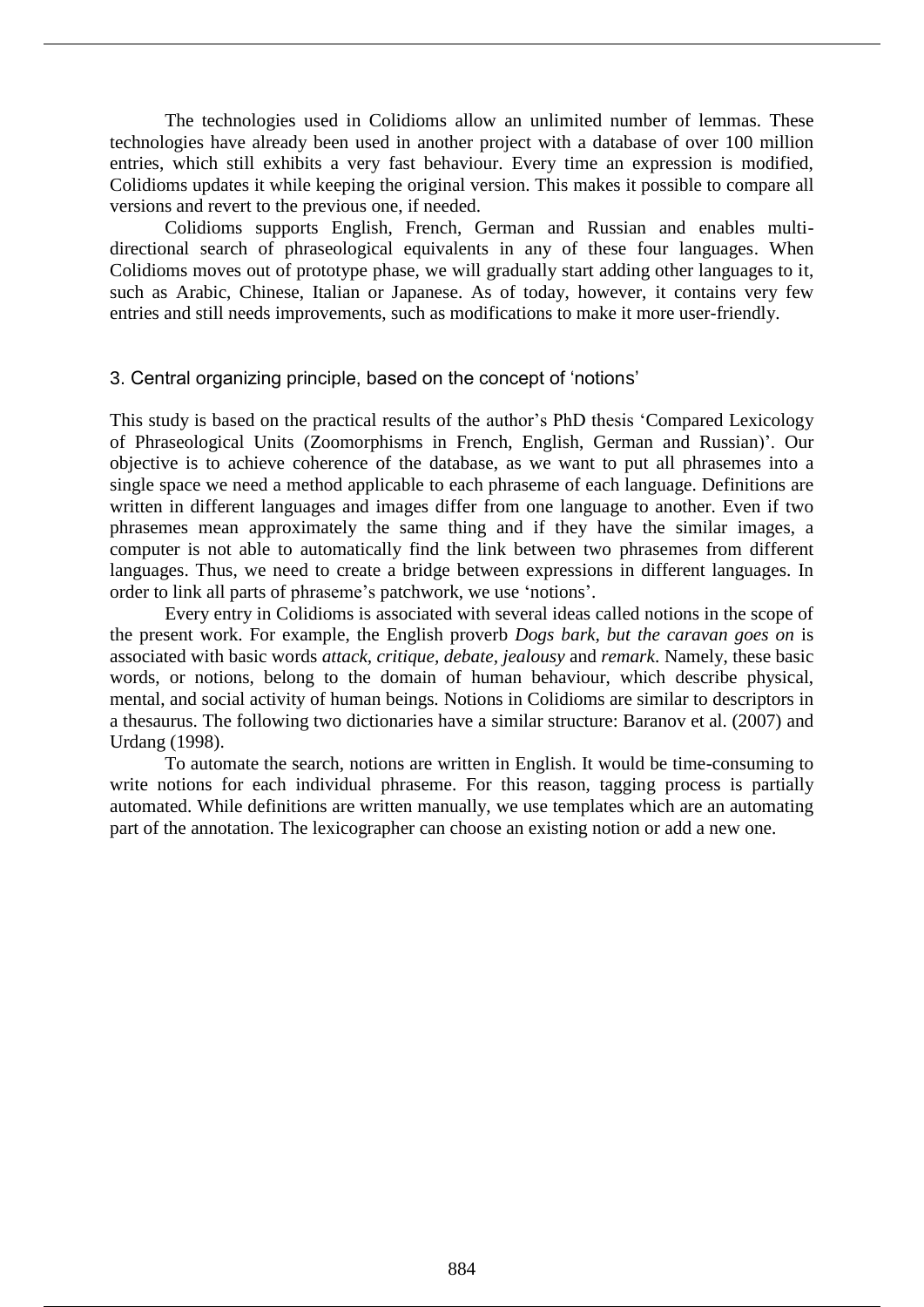| $\triangleright$ Colidioms   | $\times$                       |               |                                               |                 | $\Box$ | $\mathbf{x}$<br>o |
|------------------------------|--------------------------------|---------------|-----------------------------------------------|-----------------|--------|-------------------|
| c                            | © colidioms.com/colidioms      |               |                                               |                 |        |                   |
| Add<br><b>Edit</b>           | <b>Link</b><br>Google          | <b>Search</b> |                                               | Entry           | ×      | Search            |
| <b>Expression</b><br>Notions | <b>Adding a new Expression</b> |               |                                               |                 |        |                   |
| <b>Tags</b>                  |                                |               |                                               |                 |        |                   |
|                              |                                |               |                                               |                 |        |                   |
|                              | Language                       |               | <b>Status</b>                                 |                 |        |                   |
|                              | english                        | -             | Draft                                         | ÷               |        |                   |
|                              | <b>Notions</b>                 |               |                                               |                 |        |                   |
|                              | Advance                        | ▲<br>$\infty$ | Caution<br>A                                  | Polarization    |        |                   |
|                              | Advancement                    | 릐             | <b>Contestation</b>                           | <b>Negative</b> |        |                   |
|                              | Advantage                      | $\ll$         | <b>Critique</b><br>Ξ                          | O Neutral       |        |                   |
|                              | Attack                         |               | <b>Debate</b>                                 | ∩<br>Positive   |        |                   |
|                              | Attention                      |               | <b>Determination</b>                          | Contextual      |        |                   |
|                              | Avidity                        |               | <b>Difficulty</b><br>$\overline{\phantom{0}}$ |                 |        |                   |

**Figure 1.** Annotations as they appear in the annotation template.

All notions form a system that has no hierarchical structure. As a given phraseme is associated with several notions, its semantic classification does not have strict boundaries and is not homogeneous. Rather, it is a multi-criteria system that represents a complex graph of relations with no subordinate values.



**Figure 2.** Complex graph of relations.

It is not easy to attribute notions to phrasemes. Being parts of definitions, they derive from the meaning of each particular phraseme. While definitions have a socio-linguistic aspect, notions do not. Notions are attributed intuitively and inductively, they are as neutral as possible. It is true that the attribution of notions is a fastidious, time-consuming and subjective task. As Ahmanova (1974) suggests, *'… we can assume that all human beings and all human societies have more or less (or basically) the same conceptual taxonomic structure... On the other hand, ... there still exist societies which do not distinguish between rich and poor, stupid*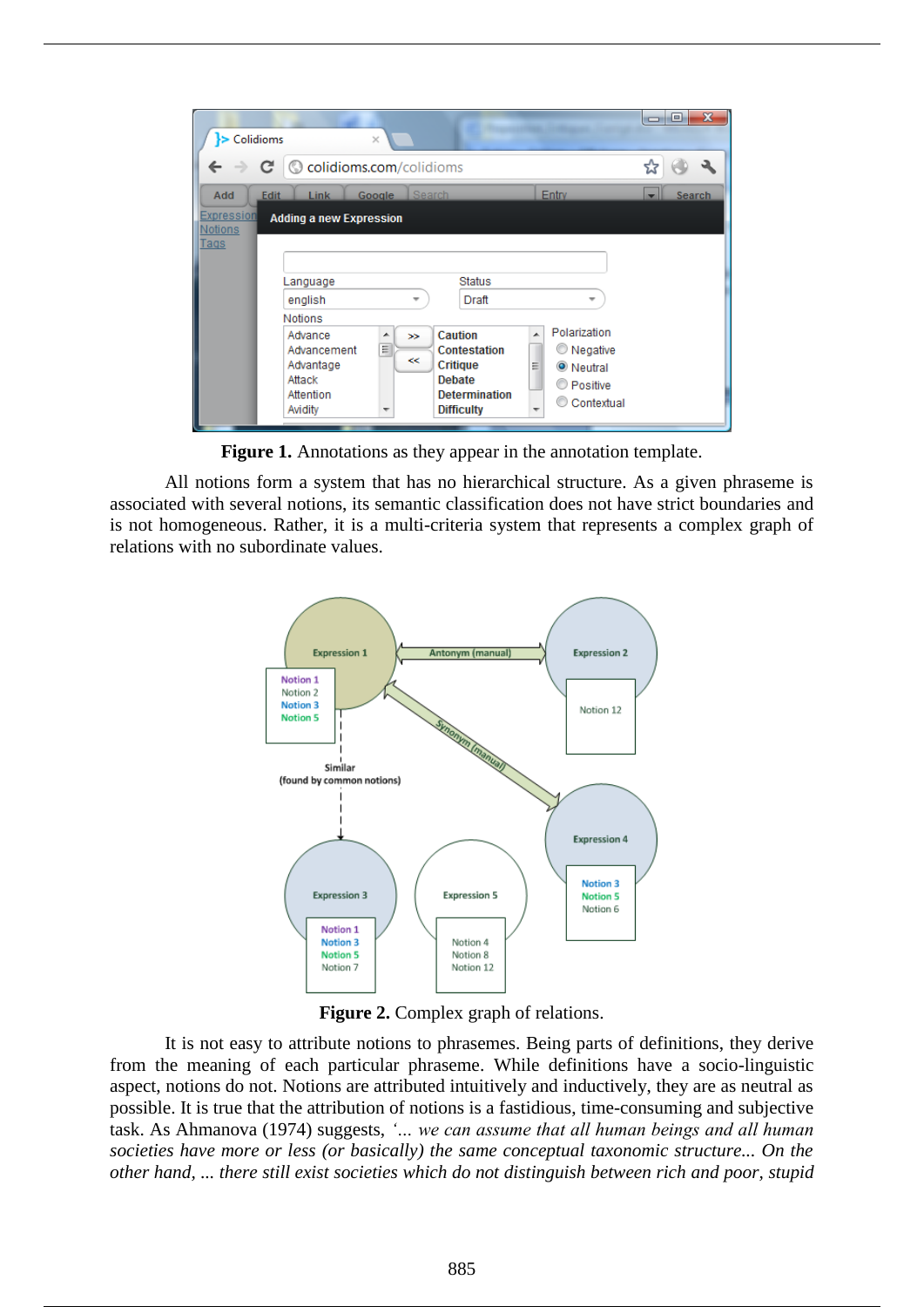*and clever.'* Indeed, it seems that notions have no scientific basis as it has not been proven that all languages have the same concepts. Moreover, the lexicographer and the user may have different notions in mind.

However, the use of notions homogenizes the corpus, where they can be viewed as labels allowing to easily find phrasemes. Notions do not replace the traditional description of a phraseme, but rather complement it. Thus, notions, founded on the definition of a phraseme, take into account its semantics and allow to do the primary selection when searching for a phraseme. To compensate for this scientific imprecision, each unit has a definition and a large corpus. Two sources can be used to produce reliable lexicographical data: existing dictionaries and corpora. Regrettably, the scope of this paper does not allow a thorough presentation of corpora exploration.

Let us take a look at a Colidioms article to see how it describes phrasemes.

# 4. Microstructure: A Case Study

The microstructure is determined by a set of rules. The example represents the proverb *Dogs bark, but the caravan goes on*. Each article is rigorously structured as follows: *entry*, *notions*, *links*, *variants*, *definition*, *etymology*, *folk etymology*, and *examples*.

| > Colidioms                          | $\times$                     |                                                       |                                                                                                                                                                             |                                    |              |                     |               |                | $-1$                     |
|--------------------------------------|------------------------------|-------------------------------------------------------|-----------------------------------------------------------------------------------------------------------------------------------------------------------------------------|------------------------------------|--------------|---------------------|---------------|----------------|--------------------------|
| C<br>$\leftarrow$ $\rightarrow$      |                              | © colidioms.com/colidioms                             |                                                                                                                                                                             |                                    |              |                     |               | ☆              |                          |
| Add<br>Edit                          | Link<br>Google               | caravan                                               | Entry                                                                                                                                                                       | $\overline{\phantom{a}}$<br>Search | About        |                     |               |                |                          |
| <b>Expressions</b><br><b>Notions</b> | <b>ENTRY</b>                 |                                                       |                                                                                                                                                                             | LANGUAGE                           | <b>OWNER</b> | <b>POLARIZATION</b> | <b>STATUS</b> | <b>VERSION</b> |                          |
| Tags                                 |                              | Dogs bark, but the caravan goes on                    |                                                                                                                                                                             | english                            | $\mathbf{0}$ | $\mathbf{0}$        | <b>Draft</b>  | $\mathbf{1}$   | $\hat{=}$                |
|                                      |                              | Entry : [english] Dogs bark, but the caravan goes on  |                                                                                                                                                                             |                                    |              |                     |               |                | $\blacktriangle$         |
|                                      |                              |                                                       | Notions: Contestation, Protest, Indifference, Persistence, Discussion, Determination, Hindrance, Jealousy, Advancement, Progress, Prevention, Cry, Polemic, Attack, Debate, |                                    |              |                     |               |                |                          |
|                                      |                              | Critique, Commentary, Remark, Attention, Perseverance |                                                                                                                                                                             |                                    |              |                     |               |                |                          |
|                                      | <b>Polarization: Neutral</b> |                                                       |                                                                                                                                                                             |                                    |              |                     |               |                |                          |
|                                      | Links:                       |                                                       |                                                                                                                                                                             |                                    |              |                     |               |                |                          |
|                                      | <b>Variants:</b>             |                                                       |                                                                                                                                                                             |                                    |              |                     |               |                |                          |
|                                      | Definition:                  |                                                       |                                                                                                                                                                             |                                    |              |                     |               |                |                          |
|                                      | <b>Etymology:</b>            |                                                       |                                                                                                                                                                             |                                    |              |                     |               |                |                          |
|                                      | <b>Popular Etymology:</b>    |                                                       |                                                                                                                                                                             |                                    |              |                     |               |                |                          |
|                                      | <b>Examples:</b>             |                                                       |                                                                                                                                                                             |                                    |              |                     |               |                | $\overline{\phantom{a}}$ |

**Figure 3.** Colidiom's microstructure.

Apart from the notions, the entire article is written in the original language of the phraseme. For example, one can see that in the Figure 4, the definition of the French phraseme *le chien du jardinier* 'a dog in the manger' is written in French.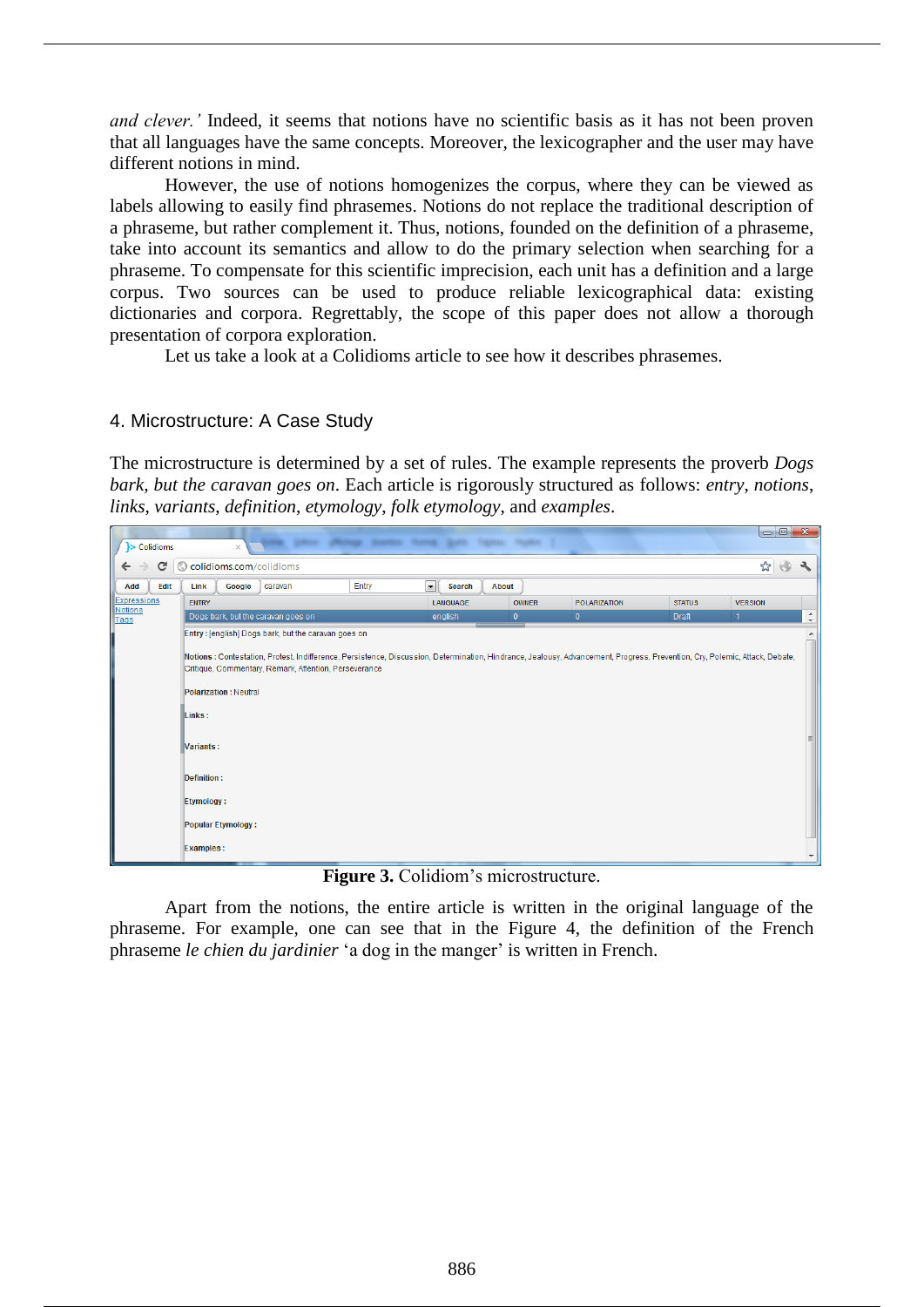| > Colidioms                        | $\times$                                                                                                                                                                                                                                                                                                                                               |                                   |                 | <b><i>CARDINAL CARDINAL CARDINALS</i></b> | $-10$<br>. .        |               | to O.          |                                |
|------------------------------------|--------------------------------------------------------------------------------------------------------------------------------------------------------------------------------------------------------------------------------------------------------------------------------------------------------------------------------------------------------|-----------------------------------|-----------------|-------------------------------------------|---------------------|---------------|----------------|--------------------------------|
| c<br>$\leftarrow$<br>$\rightarrow$ | © colidioms.com/colidioms                                                                                                                                                                                                                                                                                                                              |                                   |                 |                                           |                     |               |                |                                |
| Edit<br>Add                        | chien du jardinier<br>Link<br>Google                                                                                                                                                                                                                                                                                                                   | $\overline{\phantom{a}}$<br>Entry | About<br>Search |                                           |                     |               |                |                                |
| Expressions                        | <b>ENTRY</b>                                                                                                                                                                                                                                                                                                                                           |                                   | <b>LANGUAGE</b> | <b>OWNER</b>                              | <b>POLARIZATION</b> | <b>STATUS</b> | <b>VERSION</b> |                                |
| Notions<br>Tags                    | le chien du jardinier                                                                                                                                                                                                                                                                                                                                  |                                   | french          | $\mathbf{0}$                              | $\Omega$            | <b>Draft</b>  | $\overline{2}$ | ×.<br>$\overline{\phantom{a}}$ |
|                                    | $\leftarrow$                                                                                                                                                                                                                                                                                                                                           |                                   | m.              |                                           |                     |               |                |                                |
|                                    |                                                                                                                                                                                                                                                                                                                                                        |                                   |                 |                                           |                     |               |                |                                |
|                                    | Definition : 1) Une personne qui ne peut pas se servir, ni jouir d'une<br>chose, et qui ne veut pas que les autres s'en servent ni qu'ils en<br>liouissent.<br>2) Une personne qui ne veut ni faire ni laisser faire, un avare qui ne veut<br>ni dépenser ni laisser dépenser, un égoïste qui ne veut pas céder aux<br>autres ce dont il ne peut jouir |                                   |                 |                                           |                     |               |                | 틔                              |

**Figure 4.** Definition. A Case Study of the French phraseme *le chien du jardinier*.

# 5. Search

Colidioms allows two types of search – semasiological and onomasiological.

Semasiological search, which is searching by lemma, is done by choosing *entry* from the list of search options. The example in the Figure 5 shows all the expressions that contain the word *chien* 'dog' in the entry.

|                                    |                                             |                                                        |                         |              |                                                  |               | $\Box$ e       |
|------------------------------------|---------------------------------------------|--------------------------------------------------------|-------------------------|--------------|--------------------------------------------------|---------------|----------------|
| > Colidioms                        | $\times$                                    | <b>MT / Rosewood History</b>                           | <b>STANDARD COMPANY</b> |              | Holtz, Sachuk Moltz, Microsoft Wind-<br>$\cdots$ |               |                |
| С<br>$\leftarrow$<br>$\rightarrow$ | © colidioms.com/colidioms                   |                                                        |                         |              |                                                  |               | ☆              |
| Edit<br>Add                        | chien<br>Link<br>Google                     | Entry<br><b>STEP</b>                                   | Search                  | About        |                                                  |               |                |
| Expressions                        | <b>ENTRY</b>                                | Entry<br>Description                                   | <b>INGUAGE</b>          | <b>OWNER</b> | <b>POLARIZATION</b>                              | <b>STATUS</b> | <b>VERSION</b> |
| Notions<br>Tags                    | le chien du jardinier                       | Ethymology                                             | ench                    | 0            | $\mathbf 0$                                      | Draft         | $\overline{2}$ |
|                                    | ne pas attacher son chien avec des saucisse | Examples<br>Polarization                               | ench                    | $\mathbf{0}$ | $\mathbf 0$                                      | <b>Draft</b>  | 6              |
|                                    | ne pas donner sa part aux chiens            |                                                        | ench                    | $\Omega$     | $\mathbf 0$                                      | Draft         | $\overline{2}$ |
|                                    | les chiens aboient, la caravane passe       | Name                                                   | ench                    | $\mathbf 0$  | $\mathbf{0}$                                     | Draft         | 8              |
|                                    | cela ne vaut pas les quatre fers d'un chien | <b>Status</b><br>Variants                              | ench                    | $\Omega$     | $\mathbf 0$                                      | Draft         | $\overline{2}$ |
|                                    | ne pas être bon à jeter aux chiens          | PopularEthymology                                      | ench                    | $\mathbf{0}$ | $\mathbf{0}$                                     | <b>Draft</b>  | $\overline{2}$ |
|                                    | comme un chien dans un jeu de quilles       | Language<br><b>Notions</b><br><b>Definition</b><br>All | ench                    | 0            | $\mathbf 0$                                      | Draft         | 4              |

**Figure 5.** Semasiological search.

It is also possible to base the search on *etymology*, *examples*, *variants*, *definitions* or the combination of all these fields.

Onomasiological search is useful when the user cannot remember exactly the expression. It is about making complex queries based on the notions. For example, the user remembers only that there exists an expression speaking about protests and jealousy. He can type *protest* and *jealousy* and the software will return a list of results containing these notions (Figure 6).

| $-10$<br>Colidioms<br>$\times$            |                                       |                                                                                         |  |                                    |                 |              |                     |               |                |            |   |
|-------------------------------------------|---------------------------------------|-----------------------------------------------------------------------------------------|--|------------------------------------|-----------------|--------------|---------------------|---------------|----------------|------------|---|
| colidioms.com/colidioms<br>c<br>←<br>(C.) |                                       |                                                                                         |  |                                    |                 |              |                     |               |                |            |   |
| Add                                       | Edit                                  | All<br>protest jalousy<br>Link<br>About<br>Google<br>$\overline{\phantom{a}}$<br>Search |  |                                    |                 |              |                     |               |                |            |   |
|                                           | Expressions<br><b>ENTRY</b>           |                                                                                         |  |                                    | <b>LANGUAGE</b> | <b>OWNER</b> | <b>POLARIZATION</b> | <b>STATUS</b> | <b>VERSION</b> |            |   |
| Notions                                   | les chiens aboient, la caravane passe |                                                                                         |  |                                    | french          | $\mathbf 0$  | $\Omega$            | Draft         | 8              |            |   |
|                                           |                                       | die hunde bellen, (aber) die karawane zieht weiter                                      |  |                                    |                 | german       | $\mathbf{0}$        | $\mathbf 0$   | <b>Draft</b>   | 6          |   |
|                                           | собаки лают, караван идёт             |                                                                                         |  |                                    |                 | russian      | $\mathbf{0}$        |               | Draft          | $\sqrt{2}$ |   |
| laisser pisser le mérinos                 |                                       |                                                                                         |  | french                             | $\Omega$        | $\mathbf{0}$ | <b>Draft</b>        | 2             |                |            |   |
|                                           |                                       |                                                                                         |  | dogs bark, but the caravan goes on |                 |              | english             | $\mathbf 0$   | 0              | Draft      | 2 |
|                                           |                                       |                                                                                         |  |                                    |                 |              |                     |               |                |            |   |

**Figure 6.** Onomasiological search.